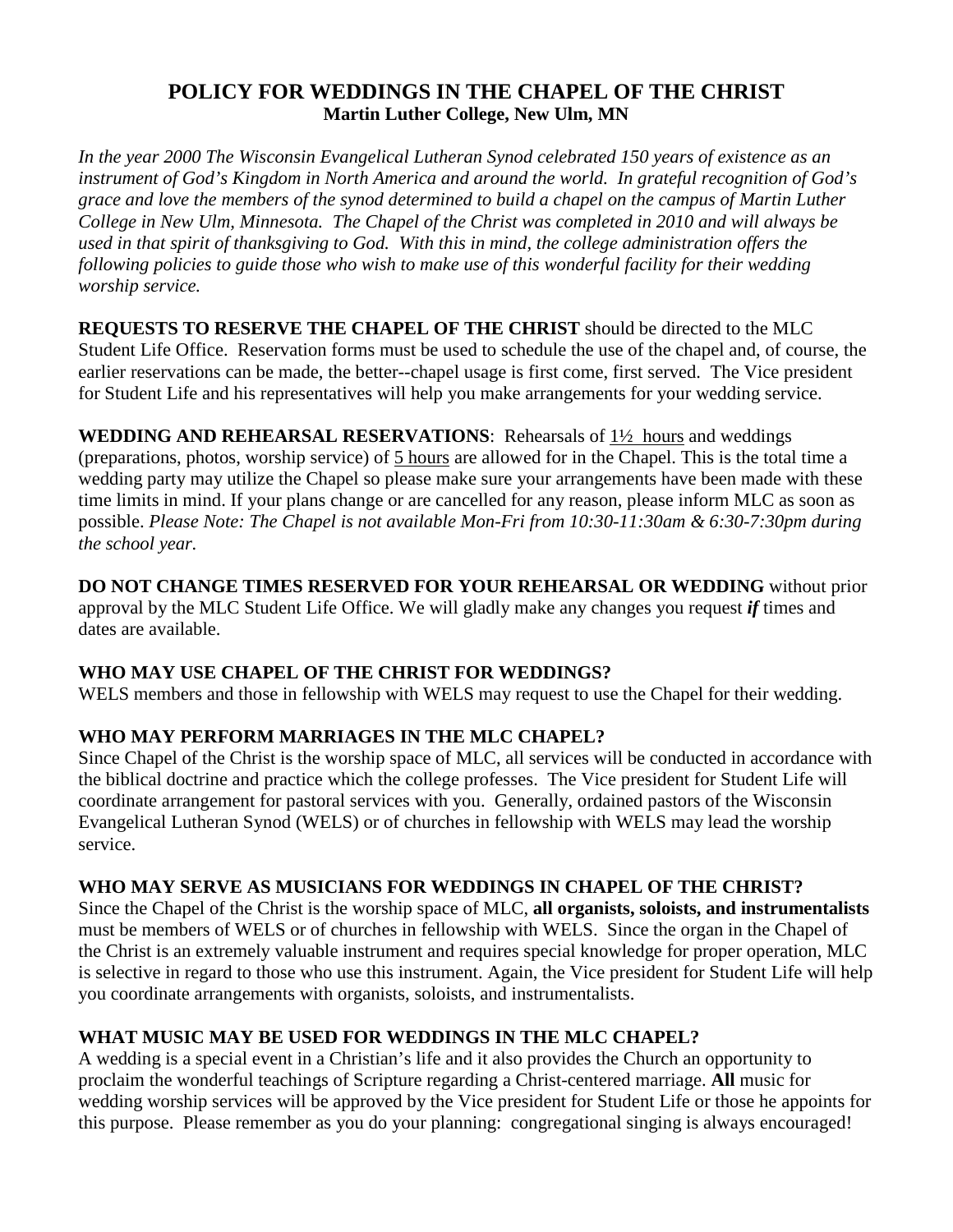**PLEASE NOTE: The Chapel of the Christ is dedicated to the glory and worship of the Triune God. Please project an attitude of proper Christian decorum at all times. As you make your plans, please take into consideration that** *food, beverages, alcohol, tobacco in any form, and pets are prohibited in the Chapel.* **In addition, we ask that you do not have your guests throw anything in-or-outside of our facilities – no rice, birdseed, or bubbles please.]** 

**FLORISTS, PHOTOGRAPHERS, AND BRIDAL CONSULTANTS** are arranged for by the bride and groom. Please inform all of these people (and particularly your photographer) of the time limits set for a wedding in MLC's Chapel.

**DECORATIONS:** Please discuss all your decorating plans with the Vice president for Student Life. Any items used for decoration which do not belong to the Chapel must be removed immediately following the service. It is suggested that you assign friends to oversee this task.

**FLOWERS AND PLANTS** are not to be placed on the altar. Flowers may be placed in the chancel area and on the flower stands attached to the reredos (i.e., shelves) behind the altar. Flowers may also be placed at the ends of the rows of chairs, providing they are attached with non-marring materials. Please do not spread flower petals anywhere in the Chapel.

**CANDLES** may be placed only in the chancel area. MLC does own a unity candle holder that couples may use. We also have a kneeling bench that may be used.

**VIDEOTAPING** will be provided by the MLC Audio/Visual staff and their fee is included in the rental charge – no other videotaping is necessary. Flash photography may be used before and during the processional, also during and after the recessional, but not during the service itself.

**DRESSING**: Females may use the basement of the Chapel. Males generally use the sacristy area and the restroom located in the narthex of the Chapel. Please make arrangements to have someone collect and remove all personal items from the dressing areas immediately following the service so nothing is forgotten. **Martin Luther College is not responsible for lost or stolen articles.**

**CHAPEL FELLOWSHIP ROOM:** Use of the Chapel Fellowship room other than for dressing on the day of the wedding, must be approved prior to the event by the Student Life Office. (I.E. Rehearsal dinners or gatherings).

**HOUSING ACCOMODATIONS**: Limited overnight accommodations for family and guests may be available in the two residence halls that have auxiliary hot water systems – Summit and Centennial Halls. Residence Hall room rental fees are currently \$15 per night/ per room and are payable in advance. Rooms are equipped with two beds ( in some cases a bunk bed!!) but guests will need to supply their own linens, towels and pillows. Each floor of a residence hall has bathroom and shower facilities. Room keys will not be distributed and guests should consider that this means rooms cannot be locked while they are away. Martin Luther College is not responsible for lost or stolen items and carries no insurance coverage for an individual's personal belongings. **Families interested in making use of the residence halls need to make arrangements with the Student Life Office well in advance of the wedding date!** Remember: those who schedule weddings in the MLC Chapel may use the housing facilities if there is space available. Please note that *alcohol, tobacco in any form, and pets are prohibited in the dormitories.*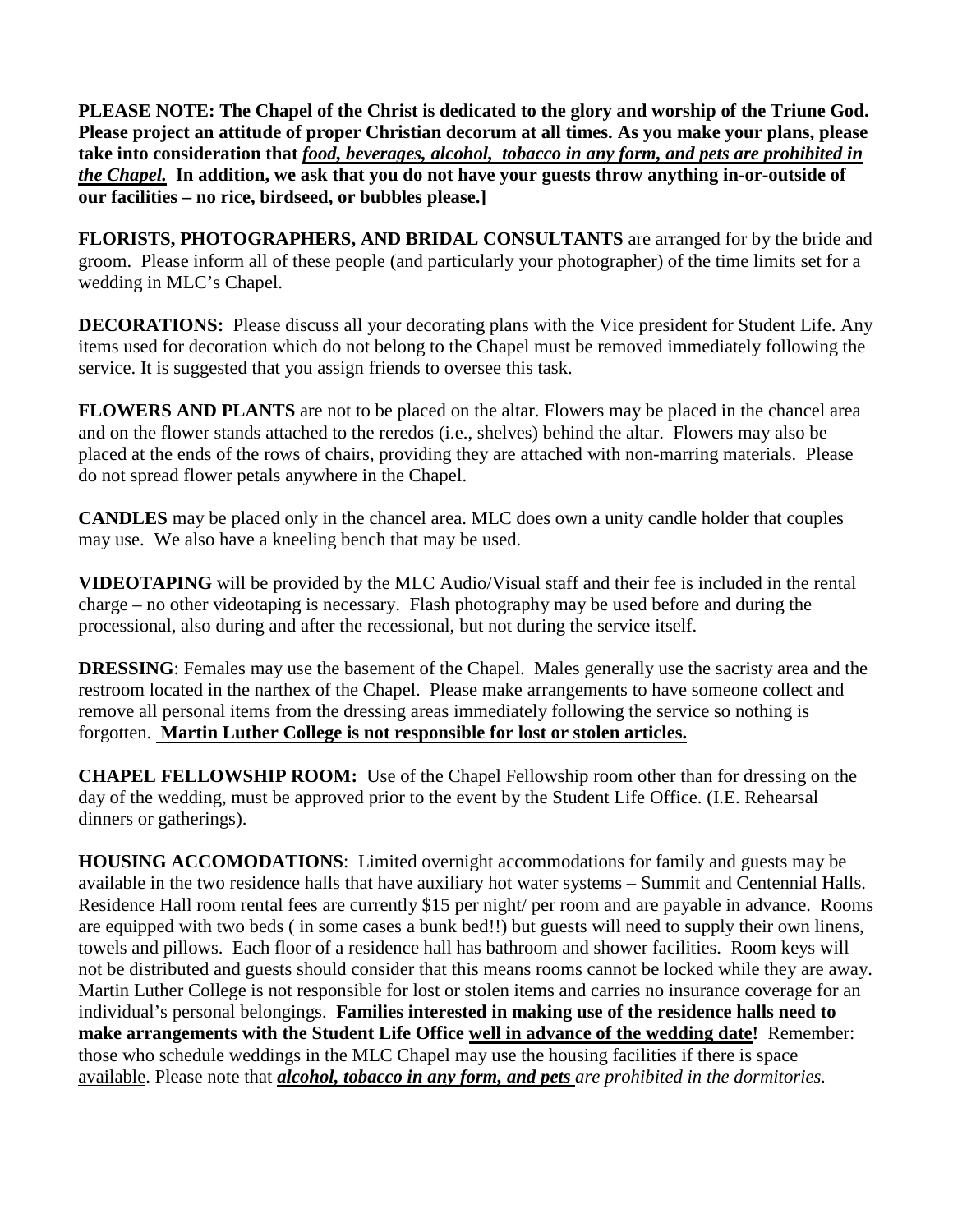**DINING SERVICES**: Pioneer College Caterers provides food service for Martin Luther College. If you are interested in their services, please contact them.

## **CONTACT INFORMATION**

| <b>Vice-President for Student Life</b> | <b>Rev. Jeffrey Schone</b> | $507-354-8221$ ext 289 (W) | $507-217-9764$ (M) |
|----------------------------------------|----------------------------|----------------------------|--------------------|
| <b>Pioneer College Caterers</b>        | Mr. Gary                   | 507-354-8221 ext 213 (W)   |                    |
|                                        | Schwichtenberg             |                            |                    |

## **QUESTIONS AND SUGGESTIONS**

Concerning Weddings in Chapel of the Christ

- 1. What time are your pictures scheduled to begin? If you want to take pictures before the wedding, the entire wedding party, including the bride and her attendants, must allow enough time to get ready before the scheduled time for pictures. The pictures should be completed at least 30 minutes before the ceremony. You would not want guests walking in while you are still having pictures taken. Be sure the photographer knows this time limit. The bride and groom might ask people involved in pictures to stay in the chapel for the entire time to avoid delays.
- 2. An aisle runner is not available in Chapel of the Christ and usage of such is discouraged.
- 3. Set a definite time for your ushers to start seating guests. Since wedding guests have a tendency to visit with each other in the large chapel entryway--*which could make your wedding start late*- encourage your ushers to seat guests promptly. Also, make sure ushers have a definite time to start seating grandparents, mother and father of the groom and mother of the bride, etc. This will ensure that the service begins on time and gives everyone a deadline toward which to work. We suggest you discuss this with the pastor performing the wedding service.
- 4. When the service is over, please have someone designated to collect all your things. You may want to assign an usher or your personal attendant to check the chancel, chairs, and the entry on the main floor, also the dressing rooms, hallway, and rest rooms for items belonging to you or the wedding party. Make sure this person also knows what is to be done with whatever belongs to the florist and takes care of that. When everyone has left, the only things left in the Chapel should be what belongs to the Chapel. **Martin Luther College is not responsible for lost or stolen articles.**

### 5. **Please be certain to tell everyone in your wedding party about restrictions prohibiting all types of food, beverages, alcohol, tobacco, and pets in the Chapel. Thank you.**

6. If you would like to make use of dormitory housing, you must contact the Student Life Office **well in advance** to see if these arrangements are even possible. It is also the family's responsibility to coordinate use of the facilities – in other words, the Student Life Office only wants to know how many rooms are required. Payment for said rooms is the responsibility of the wedding couple/family and should be done in advance.